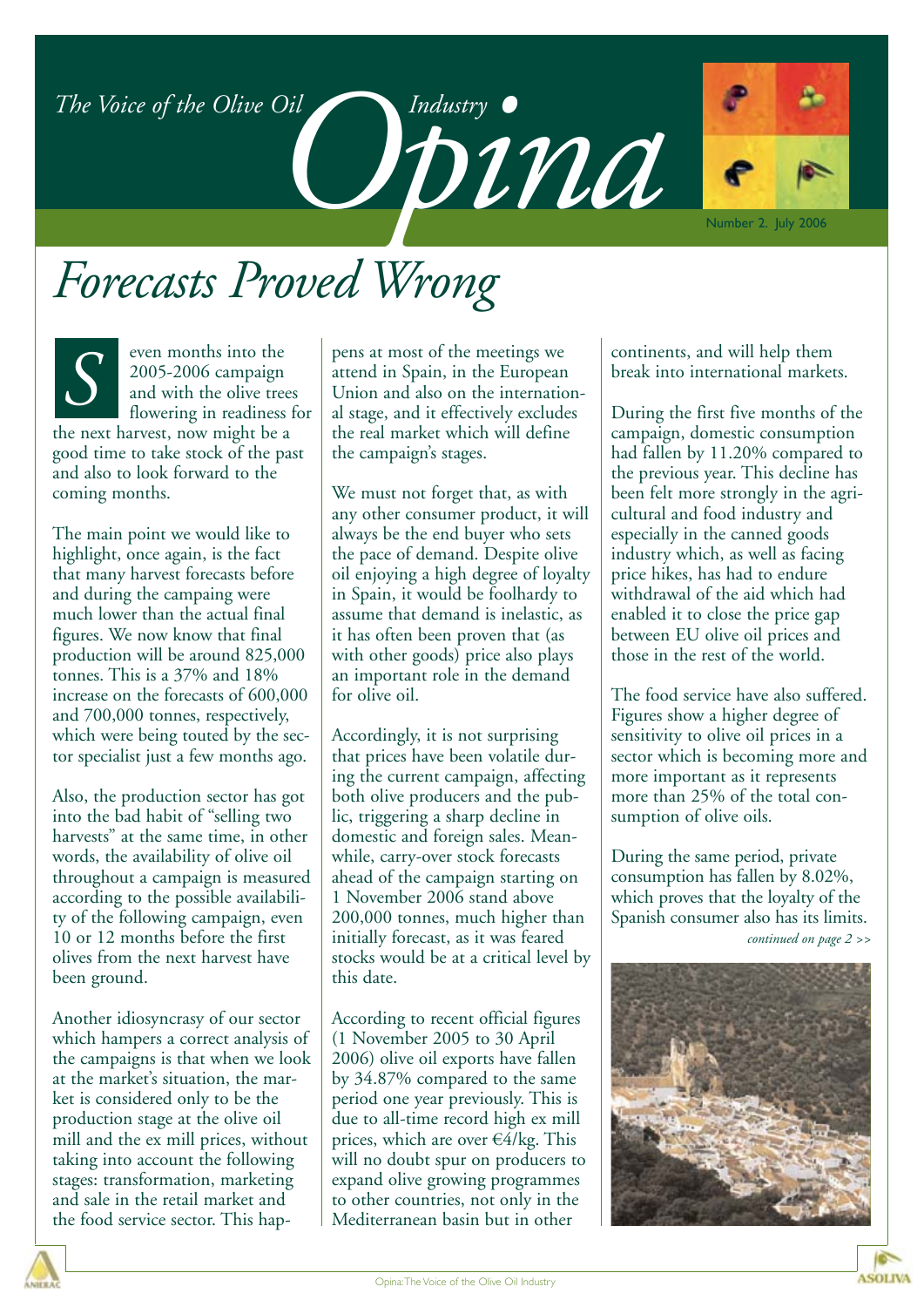To avoid further setbacks, it is imperative that our sector focus its campaigns on more reliable data, with a longer timeframe and, above all, bearing in mind the national and international markets as a whole, with the market comprising all processing stages, not just production.

In other words, it is essential that harvest forecasts are not, year after year, lower than final production;

that forecasts, which are made too early on and are not based on any clear basis, are not used to establish sales forecasts; elasticity of demand must also be considered, and, finally, it must be remembered that even though Spain is the world's leading producer, the other olive oil producing countries produce more than 50% of the total. It will come as no surprise then that, after this chain of errors in estimating fore-

casts and drawing up the 2005- 2006 campaign, this can be considered the worst campaign in recent years in terms of domestic and foreign sales, price volatility, uncertainty amongst the economic agents etc., with the only "consolation" for some being the fact that we have reached an all-time high in terms of ex mill prices. This consolation will be but short-lived: here today, gone tomorrow.

### *Nutritional Labelling*

n Spain, nutritional information is detailed on the labels as per the criteria set out by the legislation passed in July 1992. *I*

Nutritional labelling its not mandatory, however, if a manufacturer wishes to highlight a certain food's nutritional properties on the label or in advertising, this information must be detailed as per the legislation.

Today the labelling or advertising of many foods state their nutritional or healthy properties. Olive oils and other edible vegetable oils often display this information.

Other EU countries have similar but not identical legislation, and this lack of uniformity can lead to undesirable situations. Therefore, a few years ago the EU set out general guidelines forbidding erroneous or misleading information or claims in regard to medicinal properties in foods. Nevertheless, in order to protect consumers and create equal competition conditions, the European Commission has proposed replacing national legislation with a single European regulation applicable across the board.

After years of debate, the European Parliament and Council agreed to ratify the proposal presented by the Commission, applicable to all member states, concerning the labelling of all nutritional and healthy properties in foods.

One of most controversial issues which arose during the debate was the concept of the "nutritional profile of a food", which was already included in the original proposal, whereby a food must offer a specific nutritional profile based on all the nutrients included. Those foods which do not comply with these conditions may not make claims concerning nutritional and health properties.

From a practical standpoint, this criteria now establishes a clear line between "good" and "bad" foods. The food industry in general has rejected this criteria based on numerous studies which have rejected the fact that just one food alone can be considered recommendable or not, as it believes the correct criteria must take diet as a whole into account: a diet may be appropriate or not depending on an individual person's general or particular circumstances.

After lengthy debates, the proposal has included the criteria of "specific profiles" with the possibility that there might be some exceptions which would include olive oil.

Olive oil is subject to a negotiated agreement whereby it will be allowed to continue to highlight the numerous nutritional and health properties which many scientific studies have proven and which, no doubt, will continue to expand with further research, underpinning its importance in the Mediterranean diet. Reaching this settlement was no easy task, since, at one point, scientific criteria concerning saturated fats and used out of context were used to try to place olive oil on the "bad" foods list.

Following publication of the new regulation, scheduled for this autumn, expert panels will be begin defining and classifying the information to be used on the labels and the subsequent marketing and advertising of olive oils.

It is ironic that the EU, which produces 75% of the world's olive oil, decided to question its qualities, whilst in the United States olive oils are recognised for their healthy properties.

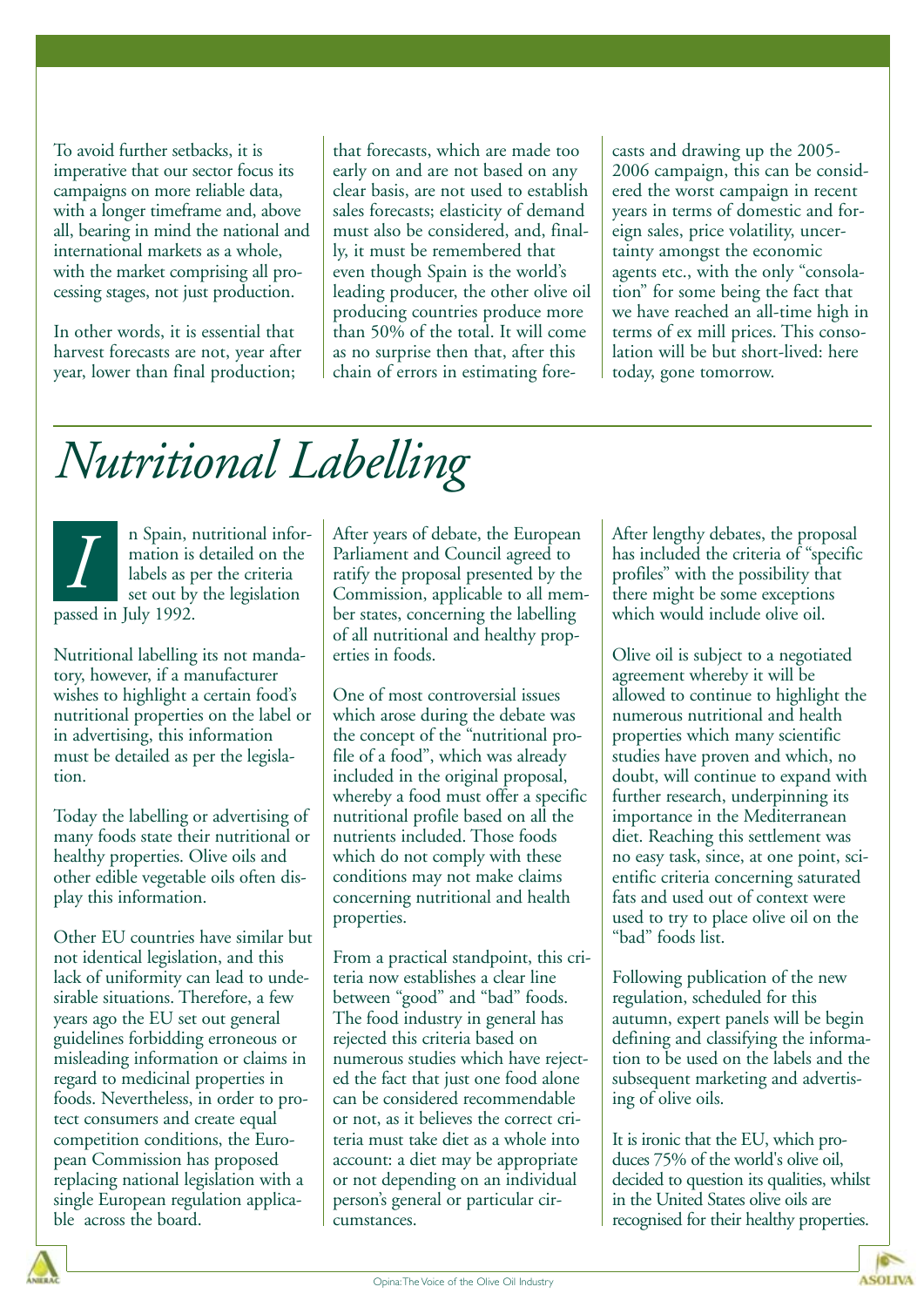# *Half Way Through the Campaign*

n the first six months of the 2005-2006 campaign, ANIERAC members have placed 364,472,000 litres of oil in the market, some 10.5 million litres fewer than at the same point in last year's campaign. The first six months of<br>the 2005-2006 cam-<br>paign, ANIERAC mem-<br>lers have placed<br>which is undoubtedly due to higher than the same placed<br>which is undoubtedly due to higher the same placed

This overall decline in sales of bottled oils is a direct result of the downturn in olive oil sales, which has not been offset at all by the sale of seed oils or olive pomace oil.

Half way through the olive oil campaign, ANIERAC has placed 168.3 million litres of all categories of olive oils in the market compared

2004-2005 campaign. This is a 11.20% (21 million litres) decrease which is undoubtedly due to higher retail prices.

On the other hand, sales of olive pomace oil, in a similar price scenario and with a smaller market share, have risen by 8.86%. In these six months, 12.7 million litres have been sold.

Unlike olive oils, the seed oils market has been more positive: 183.4 million litres have been sold, nearly 10 million litres more than the same period in the previous campaign (November 2004 to April 2005).



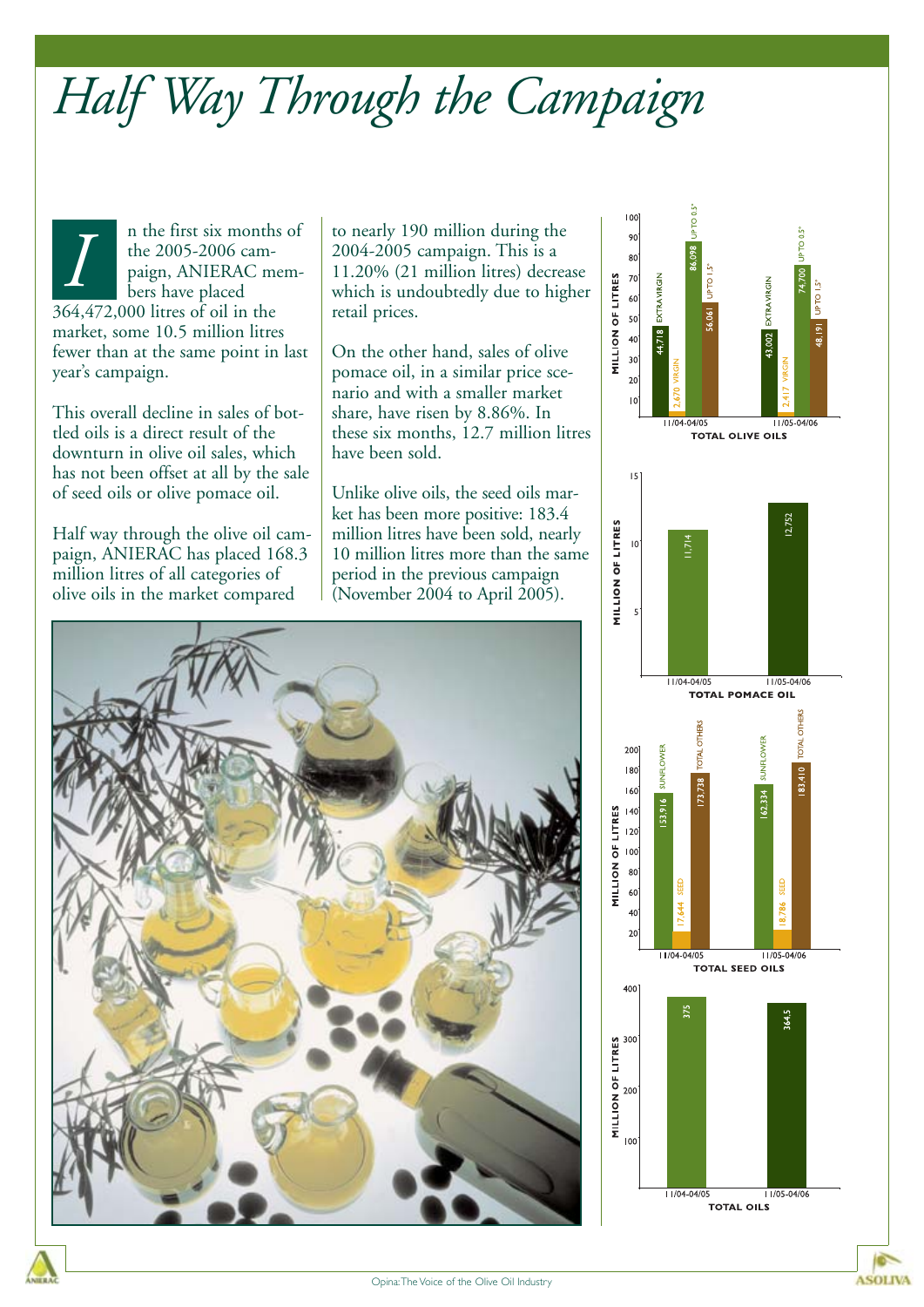### *Interview with Isaías Pérez Saldaña, Agriculture and Fisheries Minister for the Regional Government of Andalusia*



*As you know, the ANIERAC bottling companies sell 85% of edible oils to the Spanish market.Two out of every three litres of extra virgin olive oil are bottled by our companies.What does the future hold for our sector?*

Times are rosy for the olive oil sector. In my opinion, the main reason is, apart from specific situations, that olive oil is recognised as being excellent for our health and this is based on medical and scientific research. This comes at a time when we are paying much more attention to our health when we buy food, especially in countries with greater purchasing power,

with many customers who are not regular consumers of olive oil. This is extremely important for Spain and for Andalusia, being leading producers worldwide; and it benefits the whole sector: producers, bottlers and also shops.

Also, the quality of our oils improves every year and, as a result, the percentage of bottled olive oil sold and exported increases. So not only is the future of the sector guaranteed, but it also looks very bright. Not only are we worldwide leaders in terms of production but we are also becoming leaders in sales and this is the target the sector is aiming to achieve.

*With regard to exports, companies belonging to ASOLIVA exported 90% of bottled oil and nearly 50% of bulk oil. It looks like we shall soon have large harvests which will bring higher exports. How does the Andalusia Regional Government help the industry?*

We have made developing and strengthening the agricultural industry one of our top priorities. During 2000-2006, we have helped modernise the transformation and sales process of agricultural products, helping to boost investment in the food industry which now total  $£1,791.87$ , and with €504,015 in subsidies. The olive oil sector has benefited most from this aid, with 859 files processed and  $€149$  million in subsidies paid. This aid has helped optimise the position of olive oil from a technological and quality standpoint, and it has boosted storage and bottling capacity.

We are currently at another stage. In early July I shall sign a new "Compact to Develop the Agricultural Industry" with businesses and trade unions for 2007-2013, which will replace the current 2002-2006 Agricultural Industry Plan for Andalusia. Our common goal is for the aid to help us strengthen our main weakness - the small size and fragmentation of the sector: encouraging alliances between companies, agreements, mergers, to push our companies to the forefront of the Spanish and European agricultural and food industry, at least in those sector such as olive oil where we are clear leaders. We also want to place special emphasis on providing aid for R&D, improving sales and, of course, to continue to support quality.

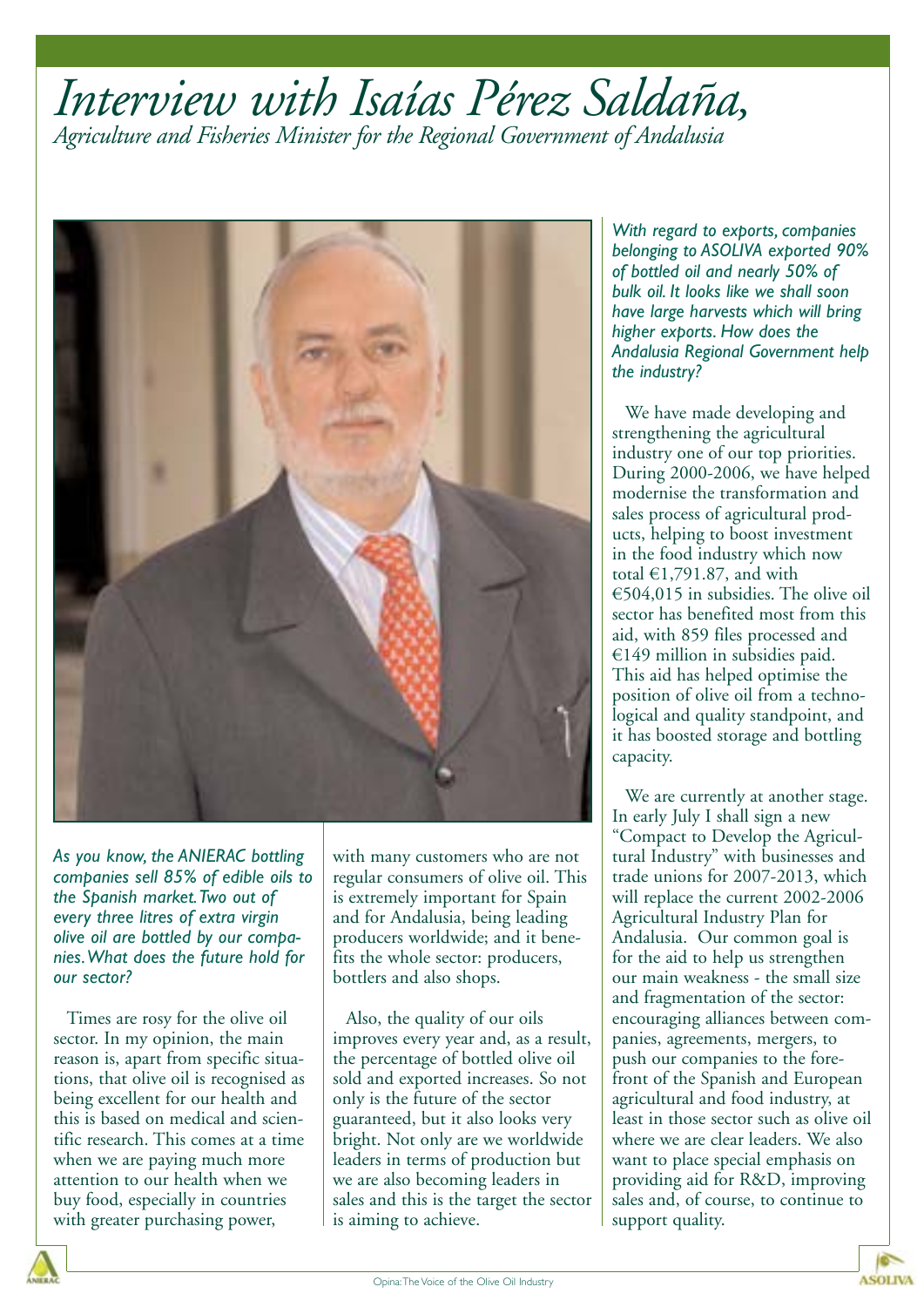#### *How important is olive oil for* Andalusia s economy?

Along with fruit and vegetables, olive oil is the main sector of agriculture in Andalusia. It contributes 30% to our final agricultural production and occupies nearly 1,500,000 hectares, 32% of our available agricultural land; it also provides the highest number of jobs in the agricultural sector and is Andalusia's third largest exporter, accounting for 10% of total exports. We have more than 700 olive oil mills which employ 10,000 people and it is the leading agricultural-industrial sector. It is therefore of huge importance to the Andalusian economy as well as its landscape, its culture and its identity.

*Do you think the Spanish oil industry as a whole is organised enough to respond to an increasingly open market.*

We cannot prevent markets opening up. I believe we cannot be defensive in the olive oil sector as we are world leaders and as consumption is increasing in the world, if we are able to keep prices at a reasonable level. However, it is true to say that there is still much to be done to link the image of olive oil with Spain. Generic promotion helps reinforce this link, but the sector does very little in this respect. Working together could be a magnificent tool, but unfortunately it is not helping as much as it should.

It is also important that olive oil sellers follow the example of other companies and look outside of Andalusia and Spain and invest in new producing countries; they must become international and

multinational and, if necessary, join forces. I repeat, we cannot be defensive, quite the opposite, we must go on the offensive and be aware of our strength, which is considerable.

*Recently some press reports have highlighted the weak image Spanish products have abroad. How can we structure our promotion in the olive oil sector?*

As I mentioned before, I believe generic promotion is very important for olive oil and benefits the whole sector as it relies on consumption. The IOOC and other bodies have organised, or are organising, the generic promotion

#### *to fall. How can we avoid these situations recurring?*

Production fluctuations also cause instability in the markets and prices. In this sense, in our economy it is the market which sets the price and nobody should try to curtail market freedom, either downwards or upwards. Free competition must be respected. But in my opinion, some stability is essential for the sector's future, and once again, this can only come from dialogue and commitment within the sector itself. We're all in this together. If the bottlers have a rough time due to excessively high ex mill prices, in the end the whole sector ends up losing out–as we have seen

*"Not only are we worldwide leaders in terms of production but we are also becoming leaders in sales and this is the target the sector is aiming to achieve."*

of olive oil, but we must launch generic promotion which reinforces the idea that Spain is the leading producer worldwide, and that the best oils are Spanish oils. In Andalusia we are keen to avoid fragmenting promotion in overseas markets and we are trying to push through a guarantee of origin (Denominación de Origen) for oils from Andalusia, or even Spanish Oils, which we believe would strengthen our presence and help our oils push into other markets.

*Prices have been very unstable in recent months and this has caused domestic consumption and exports* with the recent falls in consumption. Unfortunately, these segments do not have much of a history of pulling together and this is one of our weaknesses compared to other countries which have much more structured agricultural-food sectors.

Anyway, I think that the good harvest expected for the next campaign will see prices return to more reasonable levels and consumption will pick up. But it is unwise to jeopardise those gains in consumption and exports which we have strived so hard to achieve. In the medium to long term, instability helps no-one.

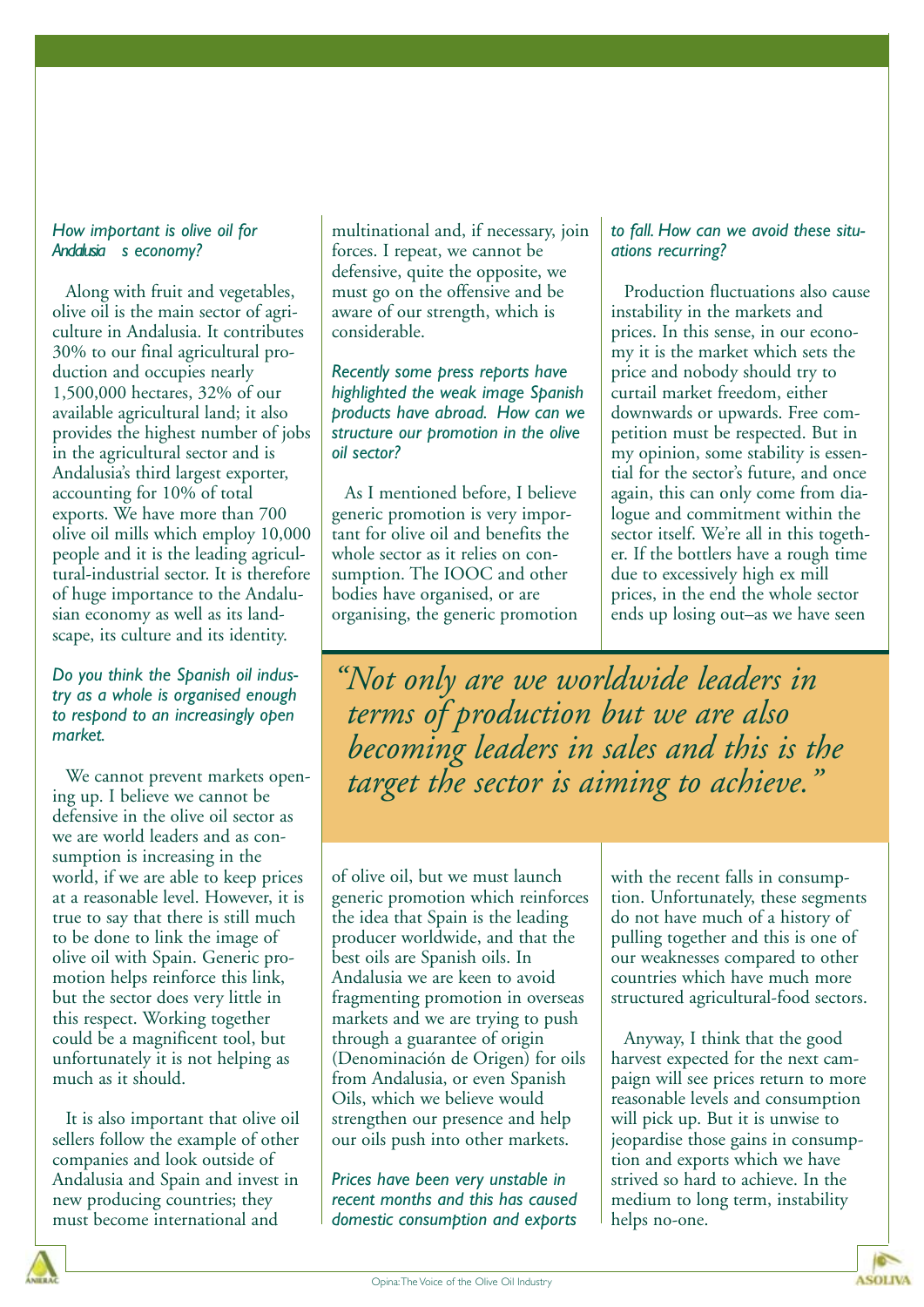### *ASOLIVA Olive Oil Exports*

xports recorded by ASOLIVA companies during the first six months of the 2005- 2006 campaign, which runs from November 2005 to April 2006, show an increase of 1.64%, compared to the first months of the previous campaign, in other words, 110,185 tonnes exported during the 2005-2006 campaign, compared to 108,408 tonnes during the 2004-2005 campaign.

Exports of olive oil which is sold in containers of less than 5 litres to EU countries have soared by 131.29% compared to the previous campaign. In six months, 23,470 tonnes were exported, compared to 10,147 tonnes in the same period the previous year.

**EP ASOLIVA companies**<br>ASOLIVA companies<br>during the first six<br>months of the 2005-<br>A total of 31,116 tonnes were of less than 5 litres, and exported to non-EU countries, rose 1.38%. A total of 31,116 tonnes were exported, compared to 30,692 tonnes in the previous campaign.

> Therefore, exports of olive oil in containers of less than five litres, regardless of where they were exported to, rose by 33.66% during this period. This means that a total of 54,586 tonnes were exported during this campaign, compared to 40,839 tonnes last year.

Exports of olive oil in containers of more than 5 litres, regardless of where they were exported to, fell by 17.71%. This means that a total of 55,600 tonnes were exported

during this campaign, compared to 67,569 tonnes last year.

Regardless of container size, exports of olive oil to EU countries rose by 12.61% during this period, whilst exports to non-EU countries fell by 11.96% (42,619 tonnes exported, compared to 48,409 tonnes during the same period in the previous campaign).

Of the export figures recorded by ASOLIVA members during the current campaign, we would highlight that 54,586 tonnes in containers of less than 5 litres were exported to all destinations, of which 35,818 tonnes were exported as extra virgin olive oil, accounting for 65.26% of the total extra virgin oil exported in containers of less than 5 litres.

#### **Comparison of olive oil exports during the 2004-2005 and 2005-2006 campaigns, and 2005-2006\***

| <b>Figures in tonnes</b> |                                              |                           |              |                                              |                           |              |              |                           |              |
|--------------------------|----------------------------------------------|---------------------------|--------------|----------------------------------------------|---------------------------|--------------|--------------|---------------------------|--------------|
| <b>Month/Year</b>        | <b>Bottles containing less than 5 litres</b> |                           |              | <b>Bottles containing more than 5 litres</b> |                           |              | <b>Total</b> |                           |              |
|                          | <b>EU</b>                                    | 3 <sup>rd</sup> Countries | <b>Total</b> | <b>EU</b>                                    | 3 <sup>rd</sup> Countries | <b>Total</b> | EU           | 3 <sup>rd</sup> Countries | <b>Total</b> |
| 11/04                    | 1,941                                        | 5,024                     | 6,966        | 8,817                                        | 4,547                     | 13,365       | 10,759       | 9,572                     | 20,330       |
| 12/04                    | 1,467                                        | 5,110                     | 6,576        | 7,673                                        | 2,546                     | 10,218       | 9,139        | 7,655                     | 16,795       |
| <b>Total</b>             | 3,408                                        | 10,134                    | 13,542       | 16,490                                       | 7,093                     | 23,583       | 19,898       | 17,227                    | 37,125       |
| 01/05                    | 1,873                                        | 3,347                     | 5,220        | 9,259                                        | 2,351                     | 11,610       | 11,132       | 5,698                     | 16,830       |
| 02/05                    | 1,430                                        | 5,404                     | 6,833        | 7,475                                        | 2,795                     | 10,270       | 8,905        | 8,198                     | 17,103       |
| 03/05                    | 1,842                                        | 5,822                     | 7.664        | 7,649                                        | 3,010                     | 10,659       | 9,491        | 8,832                     | 18,323       |
| 04/05                    | 1,595                                        | 5,986                     | 7,581        | 8,979                                        | 2,467                     | 11,447       | 10,574       | 8,453                     | 19,027       |
| <b>Total</b>             | 6,739                                        | 20,558                    | 27,298       | 33,363                                       | 10,623                    | 43,986       | 40,102       | 31,182                    | 71,284       |
| <b>Campaign T.</b>       | 10,147                                       | 30,692                    | 40,839       | 49,853                                       | 17,717                    | 67,569       | 60,000       | 48,409                    | 108,409      |
| 11/05                    | 2,298                                        | 6,394                     | 8,692        | 5,953                                        | 2,223                     | 8,177        | 8,251        | 8,617                     | 16,868       |
| 12/05                    | 6,053                                        | 4,790                     | 10,843       | 8,861                                        | 1,968                     | 10,828       | 14,914       | 6.758                     | 21,671       |
| <b>Total</b>             | 8,351                                        | 11,184                    | 19,535       | 14,814                                       | 4,191                     | 19,005       | 23,165       | 15,375                    | 38,540       |
| 01/06                    | 3,538                                        | 4,145                     | 7,682        | 6,853                                        | 1,152                     | 8,005        | 10,391       | 5,296                     | 15,688       |
| 02/06                    | 3,692                                        | 4.448                     | 8,140        | 6,017                                        | 2,251                     | 8,268        | 9,709        | 6.699                     | 16,408       |
| 03/06                    | 4,313                                        | 6,630                     | 10,943       | 7,604                                        | 2,660                     | 10,264       | 11,917       | 9,290                     | 21,207       |
| 04/06                    | 3,576                                        | 4,709                     | 8,285        | 8,808                                        | 1,250                     | 10,058       | 12,384       | 5,959                     | 18,342       |
| <b>Year Total</b>        | 15,119                                       | 19,932                    | 35,051       | 29,282                                       | 7,312                     | 36,595       | 44,401       | 27,244                    | 71,645       |
| <b>Campaign T.</b>       | 23,470                                       | 31,116                    | 54,586       | 44,097                                       | 11,503                    | 55,600       | 67,566       | 42,619                    | 110,185      |
| % Campaign               | 131.29                                       | 1.38                      | 33.66        | (11.55)                                      | (35.07)                   | (17.71)      | 12.61        | (11.96)                   | 1.64         |
| % Year                   | 124.33                                       | (3.05)                    | 28.40        | (12.23)                                      | (31.17)                   | (16.80)      | 10.72        | (12.63)                   | 0.51         |

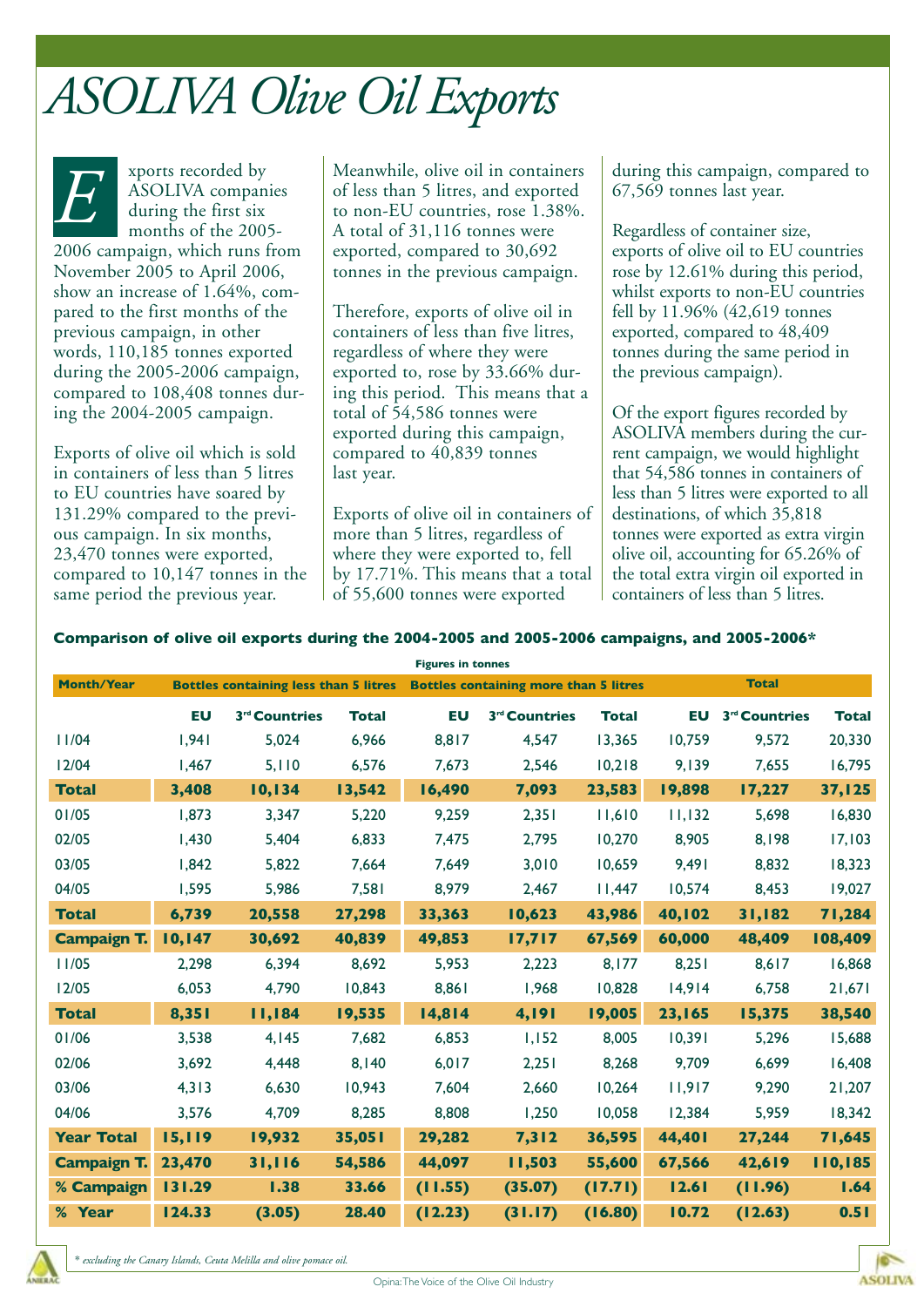

#### **SEMINAR/TASTING IN ZAMORA**

The Entrepiedras restaurant in Castrillo de los Polvazares hosted a seminar-tasting in June. The dinner which was held afterwards for Russian journalists was organised by the ICEX (Spanish Institute for Foreign Trade) and focused on Spanish olive oils.

#### **SEMINAR/OIL TASTING IN SALAMANCA**

In May, Salamanca hosted a tasting seminar for Spanish oils at the Michelin starred Víctor Gutiérrez restaurant. The dinner which was held afterwards for Mexican journalists was organised by the ICEX (Spanish Institute for Foreign Trade) and focused on Spanish olive oils.

#### **INFORMATION SEMINAR IN AUSTRIA**

In May, the Hofburg Palace in Vienna hosted an information seminar and a tasting of Spanish olive oils as part of a show-room of Spanish gastronomy organised by the Trade Office of the Spanish Embassy in Vienna.

## *France now has a Website for Olive Oil from Spain*



ast June saw the launch of the www.huilesdolivedespagne.fr website informing the French about Olive Oil from

Spain. The page offers extensive information on the product, such as the production processes, the different varieties, the guarantees of origin, health benefits etc. It also offers recipes, tips and practical advice. The website also has certain areas aimed at the professional visitor and the press, with company contacts, a photo gallery, etc.

This website has filled a gap in France for an informative website and helps complete the catalogue of sites about Olive Oil from Spain which ASOLIVA and the ICEX have introduced in other countries in recent years, each one different and adapted to that country's market.

Spanish olive oil has websites in the following countries:

Germany: www.asoliva.de Australia: www.tertuliaonline.com Brazil: www.azeite.com.br USA: www.oliveoilfromspain.com Japan: www.asoliva-jp.com

#### In Spain, ASOLIVA

(www.asoliva.es or www.asoliva.com) and ANIERAC (www.anierac.es) also have their own websites to complement those listed above and to bring Olive Oil from Spain closer to the Spanish-speaking world.